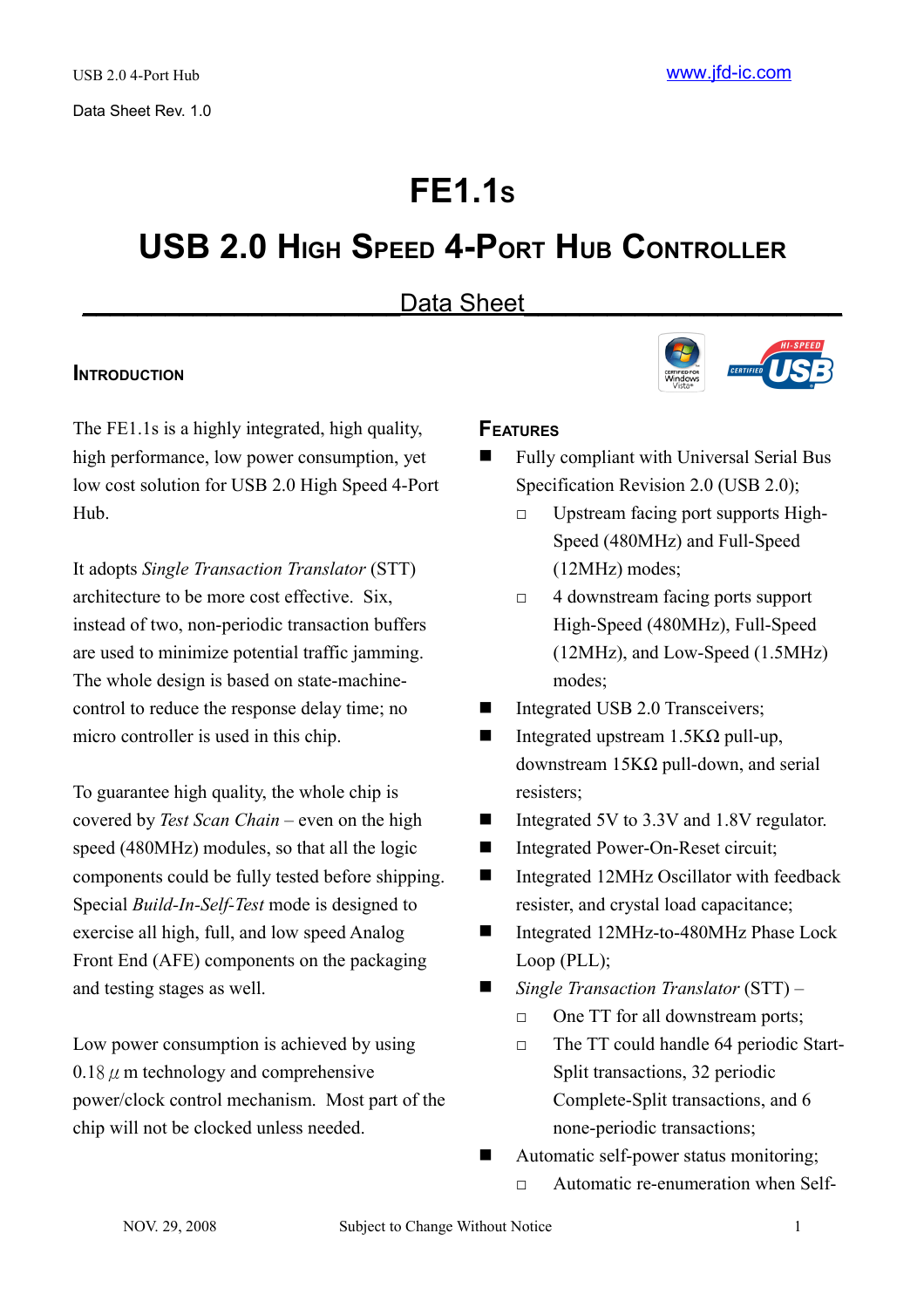#### Data Sheet Rev. 1.0

#### Powered switching to Bus-Powered;

- *Ganged Power Control and Global Over-Current Detection* support;
- **EEPROM** configured options
	- □ *Vendor ID*, *Product ID*, & *Device Release Number*; and
	- □ *Number of Downstream Ports*;
- Comprehensive Port Indicators support:
	- □ *Downstream Port Enabled* indicator LED (x4, Green);
	- □ *Hub Active/Suspend* indicator LED.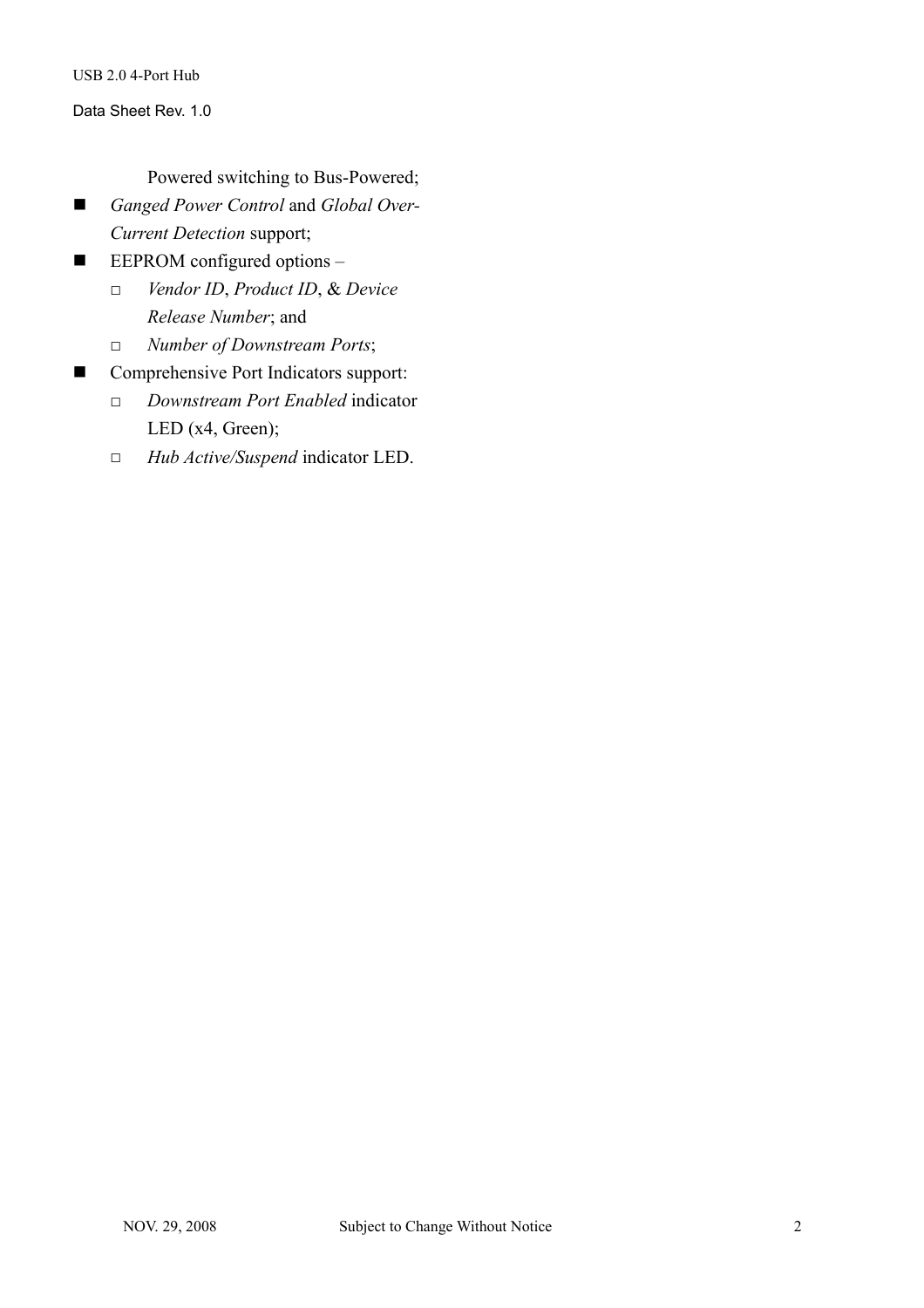# **BLOCK DIAGRAM**



*Fig. 1: Block Diagram*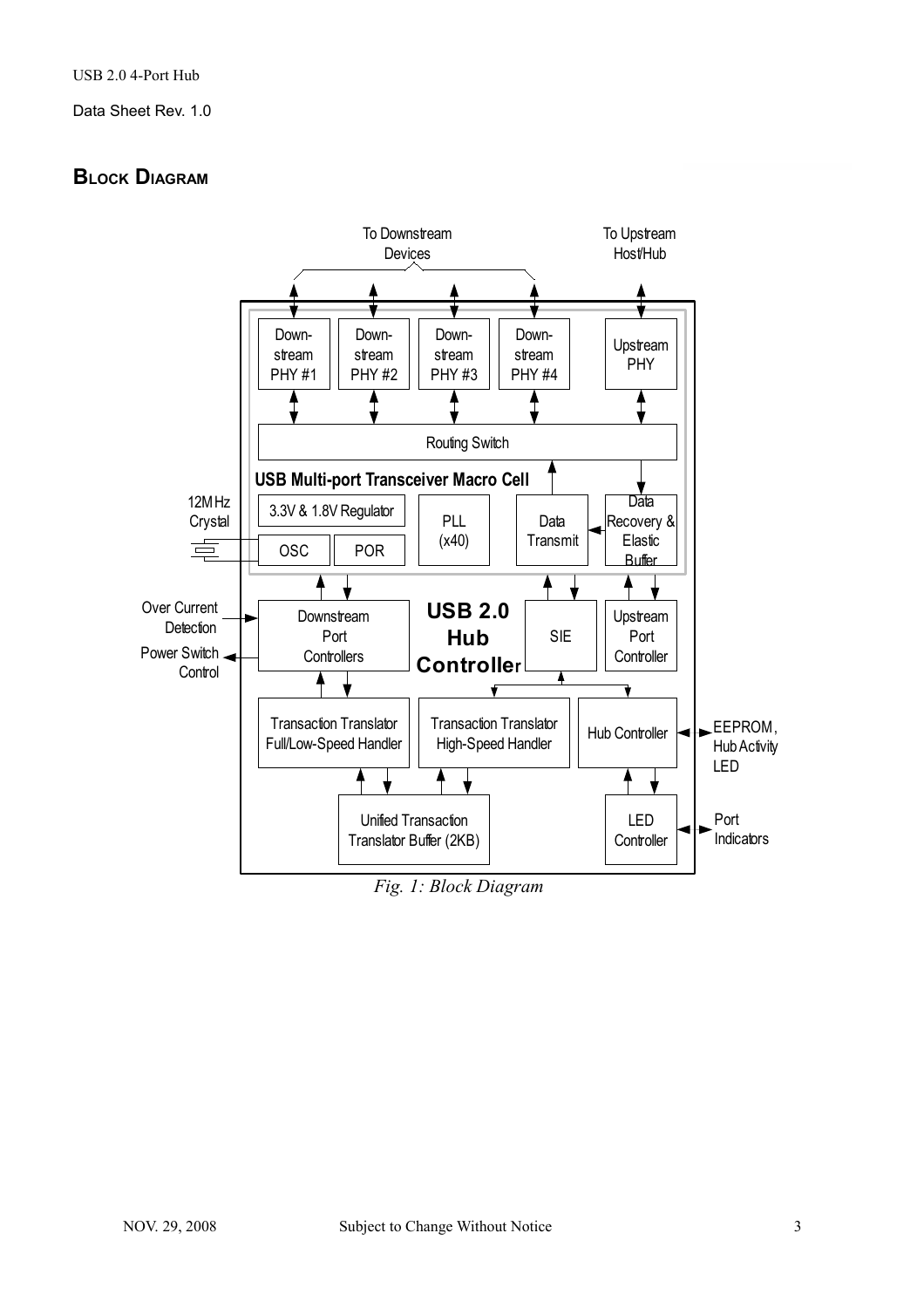Data Sheet Rev. 1.0

## **PACKAGE**

28-pin SSOP (Body Size: 10x4 mm, Pitch: 0.64 mm)

# **PIN ASSIGNMENT**



*Fig. 2: SSOP-28 Pin Assignment*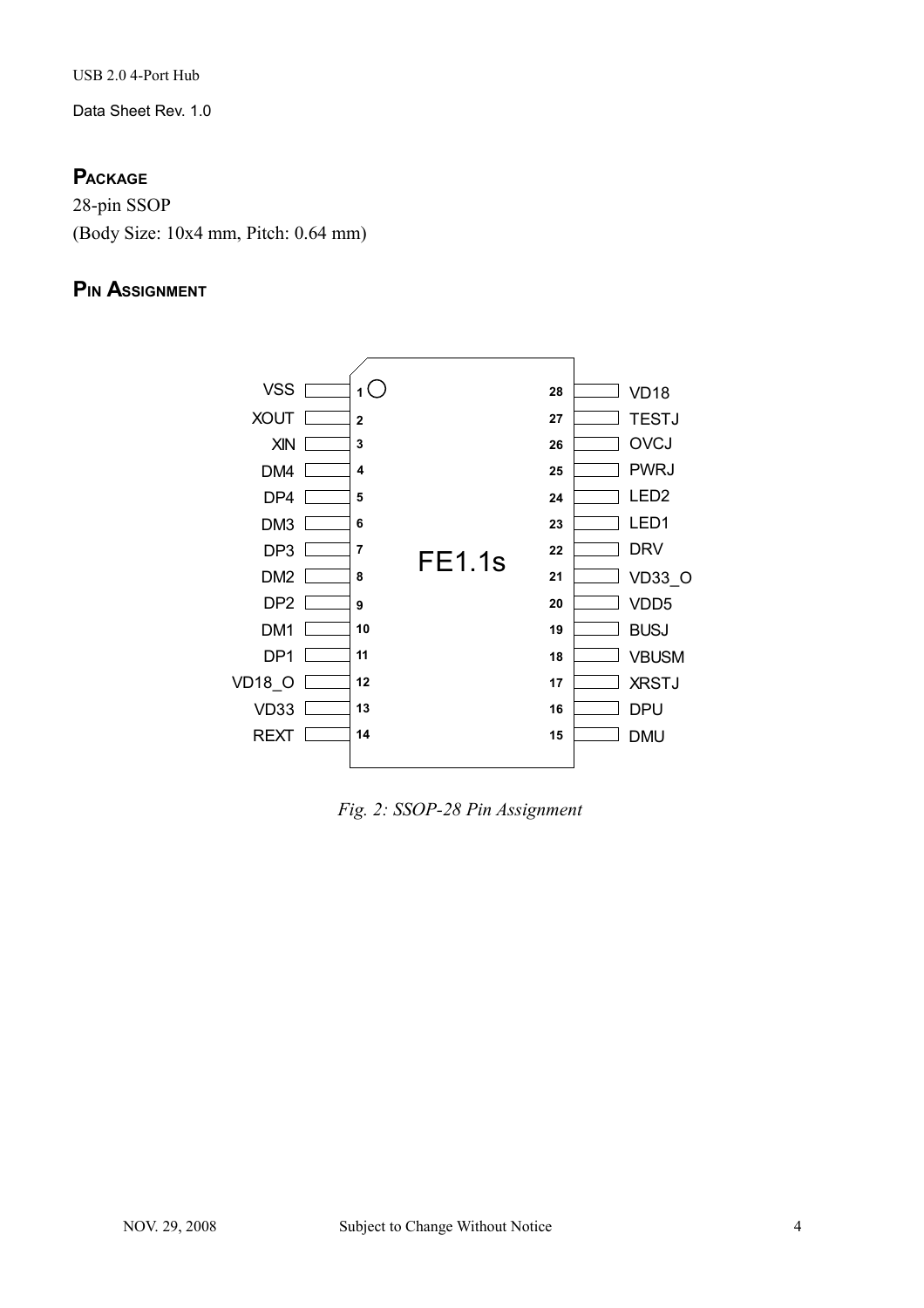# **PIN DESCRIPTION TABLE**

| <b>Pin Name</b>  | <b>LQFP</b><br>Pin No. | <b>SSOP</b><br>Pin No. | <b>Type</b>  | <b>Function</b>                                                         |  |  |  |
|------------------|------------------------|------------------------|--------------|-------------------------------------------------------------------------|--|--|--|
| <b>VSS</b>       | 10                     | 1                      | $\mathbf{P}$ | Ground.                                                                 |  |  |  |
| <b>XOUT</b>      | 11                     | $\overline{2}$         | <b>OSC</b>   | 12 MHz Crystal Oscillator output                                        |  |  |  |
| XIN              | 12                     | 3                      | <b>OSC</b>   | 12 MHz Crystal Oscillator input.                                        |  |  |  |
| DM4              | 14                     | 4                      | UT           | The D- pin of the 4 <sup>th</sup> Downstream Facing Port.               |  |  |  |
| DP4              | 15                     | 5                      | UT           | The D+ pin of the 4 <sup>th</sup> Downstream Facing Port.               |  |  |  |
| DM3              | 17                     | 6                      | UT           | The D- pin of the 3 <sup>rd</sup> Downstream Facing Port.               |  |  |  |
| DP3              | 18                     | 7                      | UT           | The D+ pin of the 3 <sup>rd</sup> Downstream Facing Port.               |  |  |  |
| DM <sub>2</sub>  | 20                     | 8                      | UT           | The D- pin of the 2 <sup>nd</sup> Downstream Facing Port.               |  |  |  |
| DP <sub>2</sub>  | 21                     | 9                      | UT           | The D+ pin of the $2nd$ Downstream Facing Port.                         |  |  |  |
| DM1              | 23                     | 10                     | UT           | The D- pin of the 1 <sup>st</sup> Downstream Facing Port.               |  |  |  |
| DP1              | 24                     | 11                     | UT           | The D+ pin of the $1st$ Downstream Facing Port.                         |  |  |  |
| <b>VD18 O</b>    | 26                     | 12                     | $\mathbf{P}$ | 1.8V power output from $3.3V \rightarrow 1.8V$ integrated regulator – a |  |  |  |
|                  |                        |                        |              | 10µF decoupling capacitor is required.                                  |  |  |  |
| VD33             | 27                     | 13                     | ${\bf P}$    | 3.3V power input for $3.3V \rightarrow 1.8V$ integrated regulator.      |  |  |  |
| <b>REXT</b>      | 28                     | 14                     |              | A 2.7K $\Omega$ ( $\pm$ 1%) resister should be connected to VSS to      |  |  |  |
|                  |                        |                        |              | provide internal bias reference.                                        |  |  |  |
| <b>DMU</b>       | 30                     | 25                     | UT           | The D- pin of the Upstream Facing Port.                                 |  |  |  |
| <b>DPU</b>       | 31                     | 16                     | UT           | The D+ pin of the Upstream Facing Port.                                 |  |  |  |
| <b>XRSTJ</b>     | 34                     | 17                     | Ι            | External Reset, active low, is an optional source of chip reset         |  |  |  |
|                  |                        |                        |              | signal, beside the build-in Power-On-Reset. The minimum low             |  |  |  |
|                  |                        |                        |              | pulse width is $10 \mu s$ .                                             |  |  |  |
| <b>VBUSM</b>     | 35                     | 18                     | I            | The V <sub>BUS</sub> Monitor of upstream facing port.                   |  |  |  |
| <b>BUSJ</b>      | 36                     | 19                     | I            | Bus power indicator:                                                    |  |  |  |
|                  |                        |                        |              | $0 - Bus$ Powered;<br>1 - Self Powered.                                 |  |  |  |
| VDD <sub>5</sub> | 38                     | 20                     | $\mathbf{P}$ | 5V power input for integrated $5V \rightarrow 3.3V$ regulator.          |  |  |  |
| VD33 O           | 39                     | 21                     | $\mathbf{P}$ | 3.3V power output from $5V \rightarrow 3.3V$ integrated regulator – a   |  |  |  |
|                  |                        |                        |              | 10µF decoupling capacitor is required.                                  |  |  |  |
| <b>TEST</b>      | 40                     |                        | $\mathbf I$  | Test Mode Enable – should be tied to ground for normal                  |  |  |  |
|                  |                        |                        |              | operation.                                                              |  |  |  |
| <b>DRV</b>       | 42                     | 22                     | ${\rm I/O}$  | <b>LED Drive Control</b>                                                |  |  |  |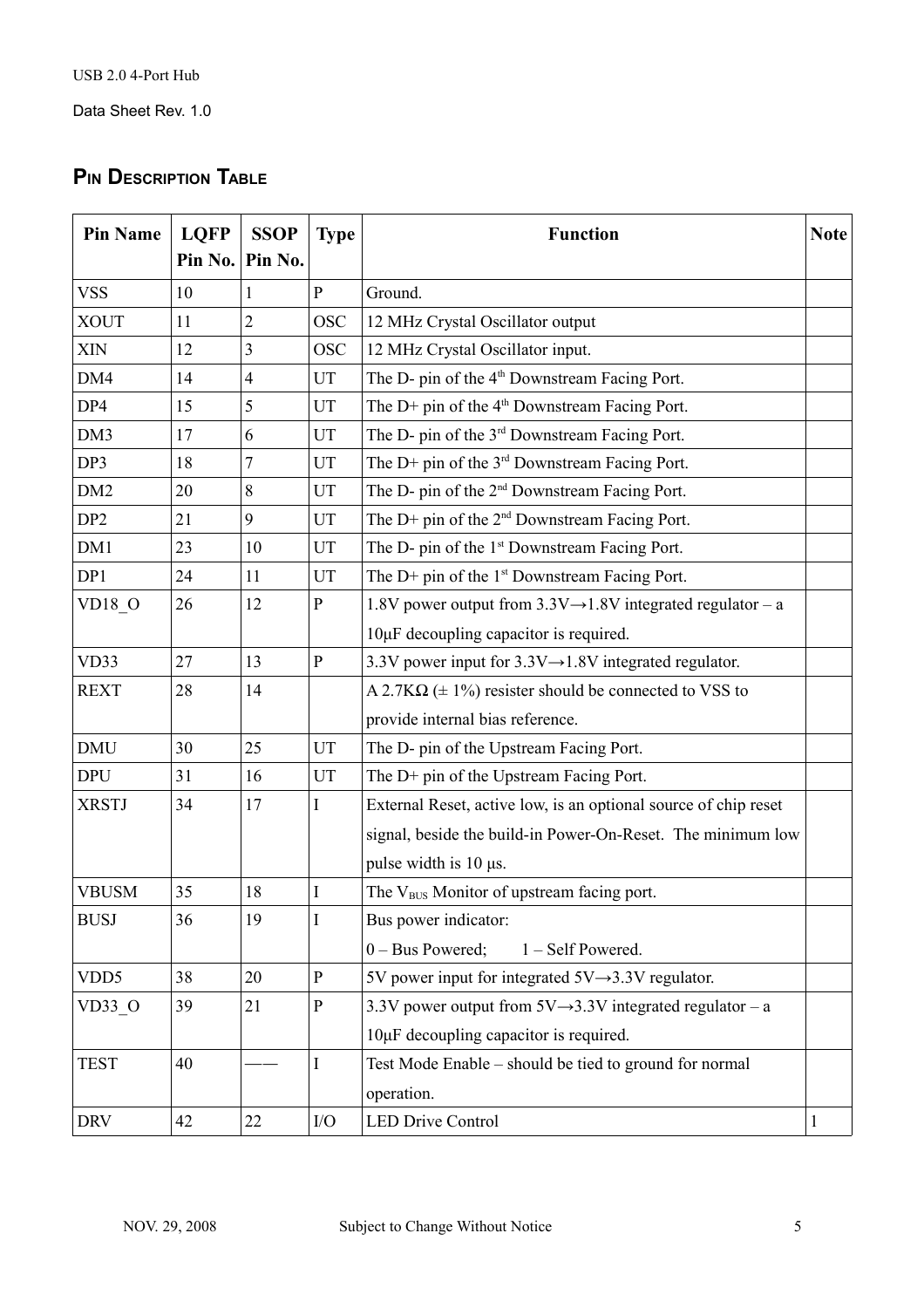Data Sheet Rev. 1.0

| LED1/            | 43 | 23 | $VO$     | Port 1 and Port 3 Enabled Indicator (LED) Control, and             |  |
|------------------|----|----|----------|--------------------------------------------------------------------|--|
| <b>EESCL</b>     |    |    |          | external Serial EEPROM Clock.                                      |  |
| LED <sub>2</sub> | 44 | 24 | I/O      | Port 2 and Port 4 Enabled Indicator (LED) Control                  |  |
| <b>PWRJ</b>      | 47 | 25 | $\Omega$ | Downstream Device Power Enable, active low, for <i>Ganged</i>      |  |
|                  |    |    |          | Power Switching.                                                   |  |
| <b>OVCJ</b>      | 48 | 26 |          | Over Current Indicator, active low, for <i>Global Over-Current</i> |  |
|                  |    |    |          | <i>Protection.</i>                                                 |  |
| TESTJ/           | 2  | 27 | $UO$     | Test Mode Enable, active low with internal pull-up, and            |  |
| <b>EESDA</b>     |    |    |          | external Serial EEPROM Data/Address.                               |  |
| VD18             | 9  | 28 | P        | 1.8V power input.                                                  |  |

## Type Abbreviation –

I : Input; O : Output; I/O : Input/Output; P : Power/Ground; UT: USB Transceiver.



Note 1 – LED Status Indicators and External Serial EEPROM Interface

The *FE1.1s* supports up to 5 LED for status indication with DRV, LED1, and LED2 pins, as shown by Fig. 4. For each Downstream Facing Port, one LED (Green) is provided to indicate that the attached device of the corresponding port is enabled or not. The fifth LED (Red) shows the Active (On) or Suspend (Off) status of the Hub itself. The *FE1.1s* can be configured by an external serial EEPROM via LED1 and TESTJ pins. The EEPROM is checked and loaded each time after chip reset.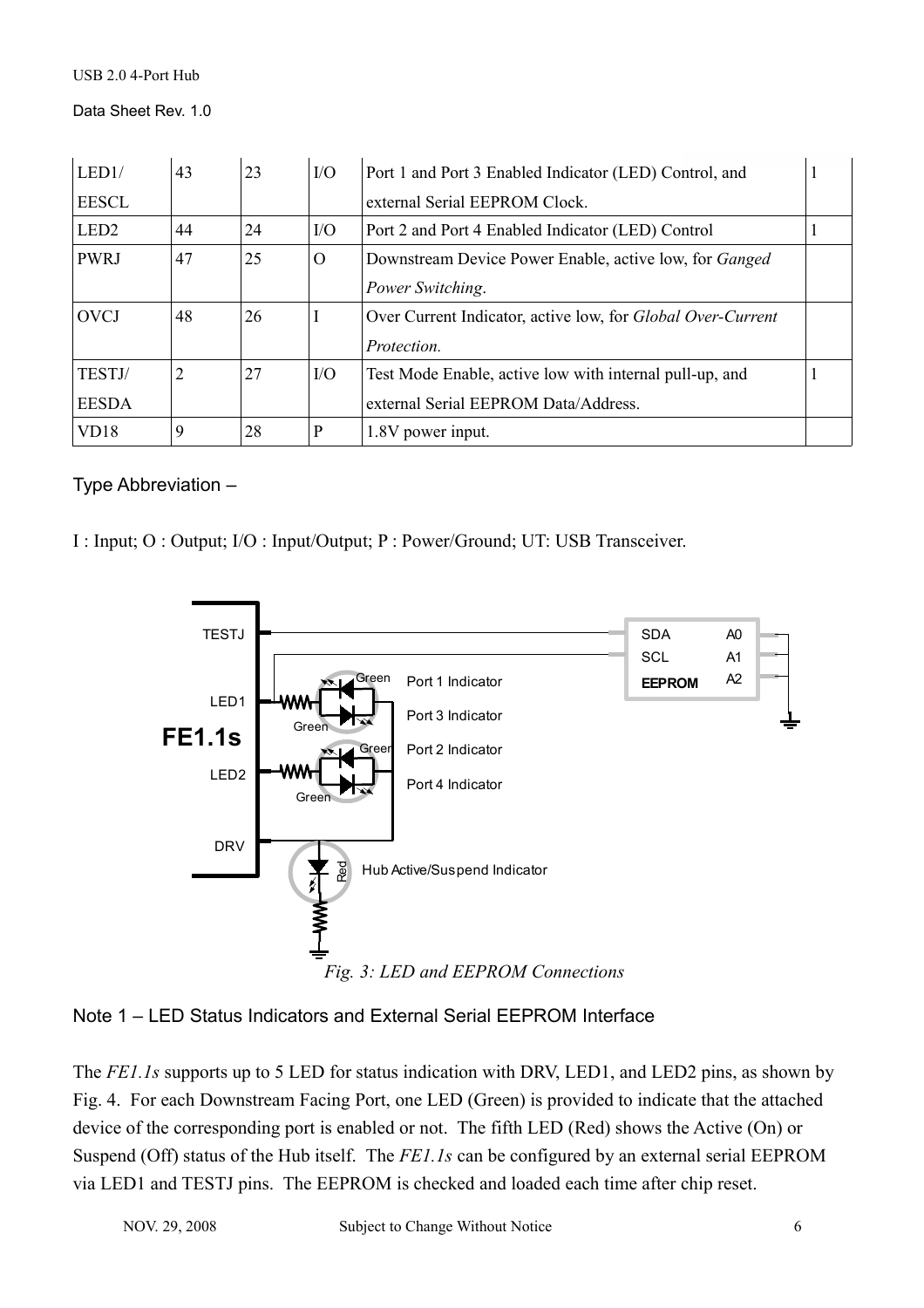# **EEPROM CONTENTS**

| Address             | Contents              | Note                                                                                                              |
|---------------------|-----------------------|-------------------------------------------------------------------------------------------------------------------|
| 0x00                | 0x40                  | Constant, low byte of check code                                                                                  |
| 0x01                | 0x1A                  | Constant, high byte of check code                                                                                 |
| 0x02                | Vendor ID (Low)       | Low byte of Vendor ID, idVendor field of Standard Device Descriptor                                               |
| 0x03                | Vendor ID (High)      | High byte of Vendor ID                                                                                            |
| 0x04                | Product ID (Low)      | Low byte of Product ID, idProduct field of Standard Device Descriptor                                             |
| 0x05                | Product ID (High)     | High Byte of Product ID                                                                                           |
| 0x06                | Device Release (Low)  | Low byte of Device Release Number, must be Binary Coded Decimal,<br>bcdDevice field of Standard Device Descriptor |
| 0x07                | Device Release (High) | High byte of Device Release Number, must be Binary Coded Decimal                                                  |
| $0x08 \sim$<br>0x19 | Filling               | All $0x00$                                                                                                        |
| 0x1A                | Port Number           | Number of Downstream Ports, bNbrPorts field of <i>Hub Descriptor</i> .                                            |
| $0x1B \sim$<br>0x1E | Filling               | All $0x00$                                                                                                        |
| 0x1F                | Check Sum             | The 8-bit sum of all value from $0x00$ to $0x1E$ .                                                                |

The first two bytes are the check code from the existence of EEPROM, their value must be 0x1A40. Any other value would cause the EEPROM loading mechanism of *FE1.1s* to conclude that the contents of this EEPROM is unusable, and use the default value instead.

The last byte, 0x1F, is a checksum made up of the sum of all value from 0x00 to 0x1E. The number must match to render the content of the EEPROM usable. Otherwise, the loading mechanism of *FE1.1s* would discard the value from EEPROM and use default value instead.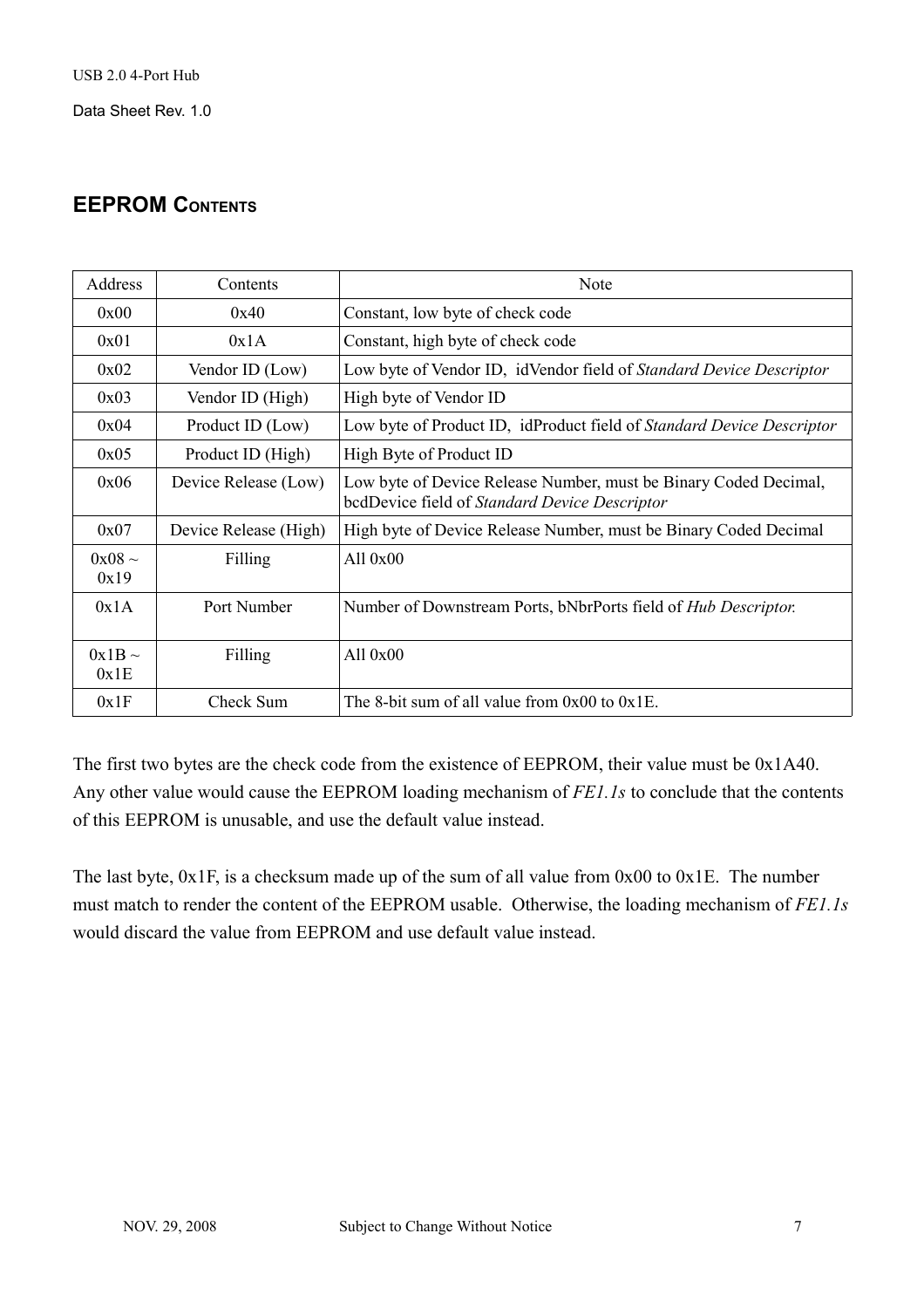# **ELECTRICAL CHARACTERISTICS**

## *ABSOLUTE MAXIMUM RATINGS*

| Parameter                   | Symbol                           | Min.                       | Max.                       | Unit         |
|-----------------------------|----------------------------------|----------------------------|----------------------------|--------------|
| <b>Storage Temperature</b>  | <b>TS</b>                        | $-55$                      | $+150$                     | $^{\circ}$ C |
| <b>Power Supply Voltage</b> | VD <sub>D5</sub><br>VD33<br>VD18 | $-0.5$<br>$-0.5$<br>$-0.5$ | $+6.0$<br>$+4.0$<br>$+2.5$ | V            |
| ESD Human Body Mode         |                                  | $-2000$                    | 2000                       | V            |
| <b>ESD Machine Mode</b>     |                                  | $-200$                     | 200                        | V            |
| Latch Up                    |                                  | $-200$                     | 200                        | mA           |

## *RECOMMENDED OPERATING RANGES*

| Parameter                                      | Symbol                           | Min.               | Typ.              | Max.               | Unit                    |
|------------------------------------------------|----------------------------------|--------------------|-------------------|--------------------|-------------------------|
| Operating temperature                          | <b>TA</b>                        | $\theta$           |                   | 70                 | $\mathrm{C}^{\circ}$    |
| Operating voltage                              | VD <sub>D5</sub><br>VD33<br>VD18 | 4.5<br>3.0<br>1.62 | 5.0<br>3.3<br>1.8 | 5.5<br>3.6<br>1.98 | $\overline{\mathsf{V}}$ |
| LOW level voltage of digital input             | <b>VIL</b>                       | $-0.3$             |                   | 0.8                | $\overline{\mathsf{V}}$ |
| HIGH level voltage of digital input            | <b>VIH</b>                       | 2.0                |                   | 5.5                | $\overline{\mathsf{V}}$ |
| Threshold voltage of digital input             | <b>VTH</b>                       | 1.45               | 1.58              | 1.74               | $\overline{\mathsf{V}}$ |
| Low-to-High level of schmitt-trigger input     | $VT+$                            | 1.44               | 1.5               | 1.56               | $\overline{\mathsf{V}}$ |
| High-to-Low level of schmitt-trigger input     | VT-                              | 0.89               | 0.94              | 0.99               | $\overline{\mathsf{V}}$ |
| LOW level voltage of digital output@4mA        | <b>VOL</b>                       |                    |                   | 0.4                | $\overline{\mathsf{V}}$ |
| HIGH level voltage of digital output $(a/4mA)$ | <b>VOH</b>                       | 2.4                |                   |                    | $\overline{\mathsf{V}}$ |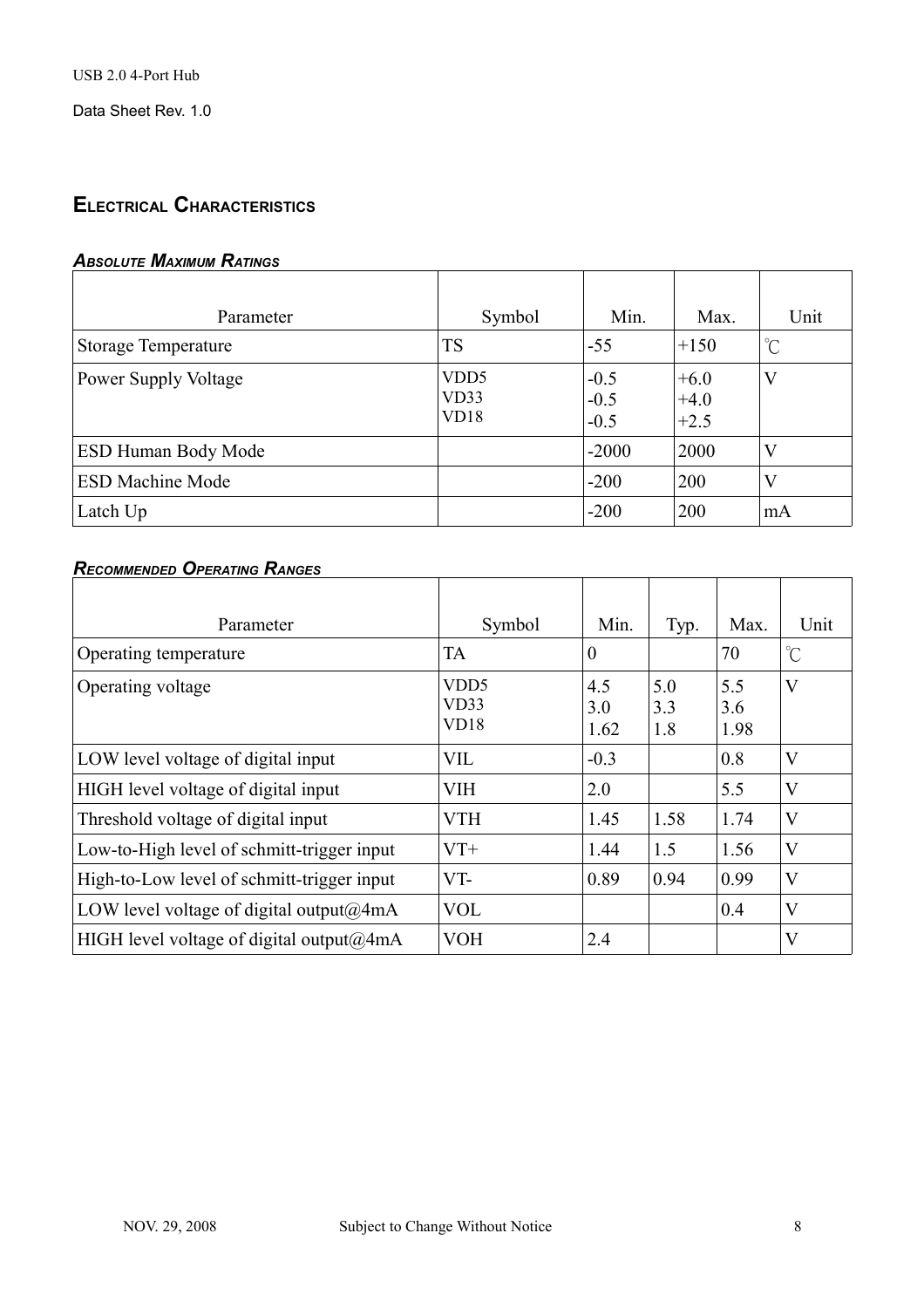# **POWER CONSUMPTION**

| <b>DC SUPPLY CURRENT</b> |
|--------------------------|
|--------------------------|

| <b>Symbol</b> |                     | <b>Condition</b> | Typ.          | Unit |    |
|---------------|---------------------|------------------|---------------|------|----|
|               | <b>Active ports</b> | <b>Host</b>      | <b>Device</b> |      |    |
| I suspend     | Suspend             |                  |               | 500  | uA |
|               |                     | Full-Speed       | 4x Full-Speed | 25   | mA |
|               | $\overline{4}$      | High-Speed       | 4x High-Speed | 100  | mA |
|               |                     | High-Speed       | 4x Full-Speed | 42   | mA |
|               | 3                   | Full-Speed       | 3x Full-Speed | 25   | mA |
|               |                     | High-Speed       | 3x High-Speed | 86   | mA |
| Icc           |                     | High-Speed       | 3x Full-Speed | 42   | mA |
|               |                     | Full-Speed       | 2x Full-Speed | 25   | mA |
|               | $\overline{2}$      | High-Speed       | 2x High-Speed | 71   | mA |
|               |                     | High-Speed       | 2x Full-Speed | 42   | mA |
|               | $\mathbf{1}$        | Full-Speed       | 1x Full-Speed | 25   | mA |
|               |                     | High-Speed       | 1x High-Speed | 57   | mA |
|               |                     | High-Speed       | 1x Full-Speed | 42   | mA |
|               |                     | Full-Speed       |               | 25   | mA |
|               | No active           | High-Speed       |               | 42   | mA |